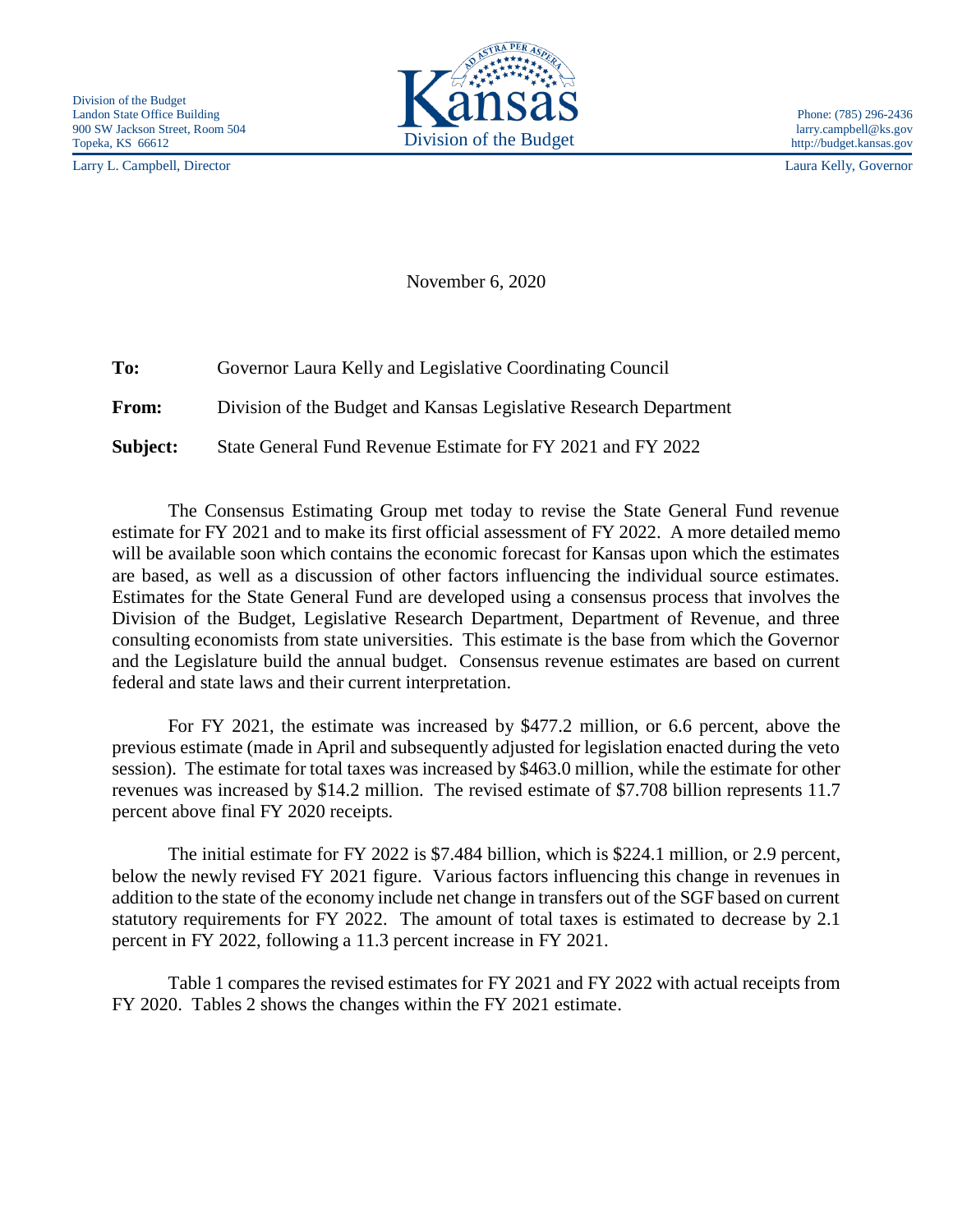| Table 1<br><b>State General Fund Receipts</b><br>(Dollars in Thousands) |                  |             |                          |              |               |             |  |  |  |  |                                     |
|-------------------------------------------------------------------------|------------------|-------------|--------------------------|--------------|---------------|-------------|--|--|--|--|-------------------------------------|
|                                                                         |                  |             |                          |              |               |             |  |  |  |  | Consensus Estimate November 6, 2020 |
|                                                                         | FY 2020 (Actual) |             | FY 2021 (Revised)        |              | FY 2022       |             |  |  |  |  |                                     |
|                                                                         | Percent          |             | Percent                  |              | Percent       |             |  |  |  |  |                                     |
|                                                                         | Amount           | Change      | Amount                   | Change       | Amount        | Change      |  |  |  |  |                                     |
| Property Tax/Fee:                                                       |                  |             |                          |              |               |             |  |  |  |  |                                     |
| <b>Motor Carrier</b>                                                    | \$<br>12,502     | 5.5 %       | \$<br>12,500             | $(0.0)$ %    | \$<br>12,500  | $\%$<br>$-$ |  |  |  |  |                                     |
| Income Taxes:                                                           |                  |             |                          |              |               |             |  |  |  |  |                                     |
| Individual                                                              | \$3,338,185      | $(11.1)$ %  | \$4,040,000              | 21.0<br>$\%$ | \$3,830,000   | $(5.2)$ %   |  |  |  |  |                                     |
| Corporation                                                             | 384,407          | (12.1)      | 410,000                  | 6.7          | 360,000       | (12.2)      |  |  |  |  |                                     |
| <b>Financial Institutions</b>                                           | 46,197           | (5.0)       | 52,000                   | 12.6         | 45,000        | (13.5)      |  |  |  |  |                                     |
| Total                                                                   | \$3,768,789      | $(11.2)$ %  | \$4,502,000              | 19.5 %       | \$4,235,000   | (5.9) %     |  |  |  |  |                                     |
| <b>Excise Taxes:</b>                                                    |                  |             |                          |              |               |             |  |  |  |  |                                     |
| <b>Retail Sales</b>                                                     | \$2,352,523      | 0.7 %       | \$2,400,000              | 2.0 %        | \$2,425,000   | 1.0%        |  |  |  |  |                                     |
| <b>Compensating Use</b>                                                 | 479,060          | 10.9        | 540,000                  | 12.7         | 600,000       | 11.1        |  |  |  |  |                                     |
| Cigarette                                                               | 116,456          | (0.2)       | 113,000                  | (3.0)        | 110,000       | (2.7)       |  |  |  |  |                                     |
| <b>Tobacco Products</b>                                                 | 9,180            | 2.4         | 9,400                    | 2.4          | 9,400         | $-$         |  |  |  |  |                                     |
| Liquor Gallonage                                                        | 21,978           | (0.5)       | 24,000                   | 9.2          | 24,000        | $-$         |  |  |  |  |                                     |
| Liquor Enforcement                                                      | 74,667           | 0.5         | 78,000                   | 4.5          | 79,000        | 1.3         |  |  |  |  |                                     |
| <b>Liquor Drink</b>                                                     | 10,350           | (15.2)      | 9,000                    | (13.0)       | 10,000        | 11.1        |  |  |  |  |                                     |
| Severance                                                               | 20,692           | (50.4)      | 10,400                   | (49.7)       | 14,700        | 41.3        |  |  |  |  |                                     |
| Gas                                                                     | 390              | (96.1)      | 1,400                    | 259.2        | 2,600         | 85.7        |  |  |  |  |                                     |
| Oil                                                                     | 20,302           | (36.1)      | 9,000                    | (55.7)       | 12,100        | 34.4        |  |  |  |  |                                     |
| Total                                                                   | \$3,084,905      | 1.4<br>$\%$ | \$3,183,800              | 3.2 %        | \$3,272,100   | 2.8<br>$\%$ |  |  |  |  |                                     |
| Other Taxes:                                                            |                  |             |                          |              |               |             |  |  |  |  |                                     |
| <b>Insurance Premiums</b>                                               | 172,479<br>S     | 5.6 %       | 137,000<br>\$            | $(20.6)$ %   | 150,000<br>\$ | 9.5 %       |  |  |  |  |                                     |
| Corporate Franchise                                                     | 7,043            | (4.2)       | 8,000                    | 13.6         | 7,500         | (6.3)       |  |  |  |  |                                     |
| Miscellaneous                                                           | 3,426            | (8.5)       | 3,200                    | (6.6)        | 3,500         | 9.4         |  |  |  |  |                                     |
| Total                                                                   | 182,948<br>S     | 4.9 %       | 148,200<br>$\mathcal{S}$ | (19.0) %     | \$<br>161,000 | 8.6 %       |  |  |  |  |                                     |
| <b>Total Taxes</b>                                                      | \$7,049,143      | (5.7) %     | \$7,846,500              | 11.3 %       | \$7,680,600   | $(2.1)$ %   |  |  |  |  |                                     |
| Other Revenues & Receipts:                                              |                  |             |                          |              |               |             |  |  |  |  |                                     |
| Interest                                                                | 56,064<br>\$     | 14.6 %      | 9,000<br>\$              | (83.9) %     | 3,000<br>\$   | (66.7) %    |  |  |  |  |                                     |
| Transfers & Other Receipts                                              | (251, 224)       | (24.1)      | (200, 800)               | 20.1         | (254, 800)    | (26.9)      |  |  |  |  |                                     |
| <b>Agency Earnings</b>                                                  | 46,465           | (8.1)       | 53,000                   | 14.1         | 54,800        | 3.4         |  |  |  |  |                                     |
| Total                                                                   | \$(148,694)      | $(44.5)$ %  | \$(138,800)              | 6.7 %        | \$(197,000)   | (41.9) %    |  |  |  |  |                                     |
| <b>Total Receipts</b>                                                   | \$6,900,449      | $(6.4)$ %   | \$7,707,700              | 11.7 %       | \$7,483,600   | $(2.9) \%$  |  |  |  |  |                                     |